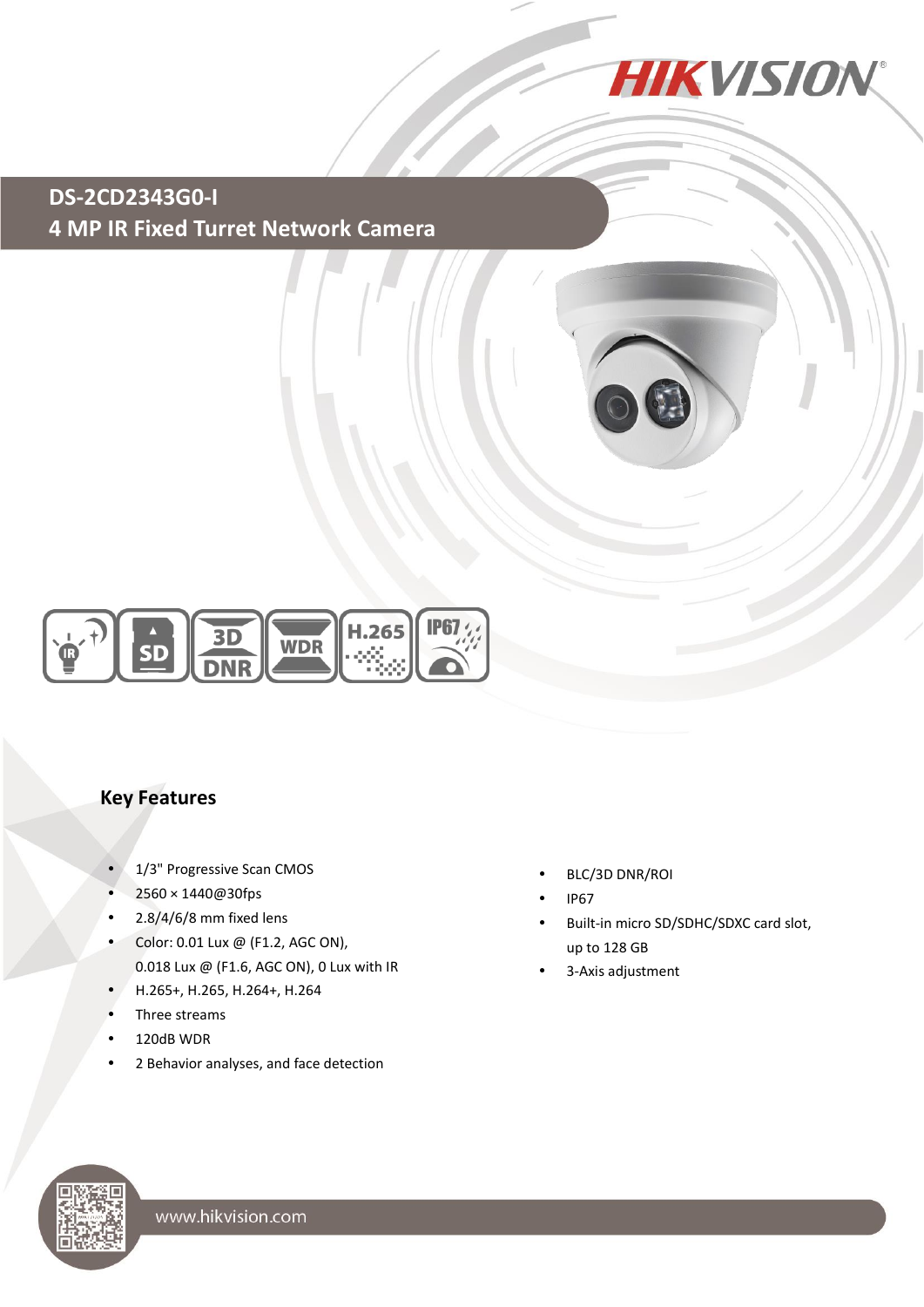

## **Specifications**

Y

| Camera                         |                                                                                                                                    |  |
|--------------------------------|------------------------------------------------------------------------------------------------------------------------------------|--|
| <b>Image Sensor</b>            | 1/3" Progressive Scan CMOS                                                                                                         |  |
| Min. Illumination              | Color: 0.01 Lux @ (F1.2, AGC ON), 0.018 Lux @ (F1.6, AGC ON), 0 Lux with IR                                                        |  |
| Shutter Speed                  | 1/3 s to 1/100,000 s                                                                                                               |  |
| Slow Shutter                   | Yes                                                                                                                                |  |
| Auto-Iris                      | No                                                                                                                                 |  |
| Day & Night                    | IR Cut Filter                                                                                                                      |  |
| <b>Digital Noise Reduction</b> | 3D DNR                                                                                                                             |  |
| <b>WDR</b>                     | 120dB                                                                                                                              |  |
| 3-Axis Adjustment              | Pan: 0° to 360°, tilt: 0° to 75°, rotate: 0° to 360°                                                                               |  |
| Lens                           |                                                                                                                                    |  |
| Focal length                   | 2.8/4/6/8 mm                                                                                                                       |  |
| Aperture                       | F1.6                                                                                                                               |  |
| Focus                          | Manual                                                                                                                             |  |
|                                | 2.8 mm: horizontal FOV: 98°, vertical FOV: 55°, diagonal FOV: 114°                                                                 |  |
| <b>FOV</b>                     | 4 mm: horizontal FOV: 78°, vertical FOV: 42°, diagonal FOV: 93°                                                                    |  |
|                                | 6 mm: horizontal FOV: 48°, vertical FOV: 27°, diagonal FOV: 54°<br>8 mm: horizontal FOV: 37°, vertical FOV: 21°, diagonal FOV: 44° |  |
| Lens Mount                     | M12                                                                                                                                |  |
| IR                             |                                                                                                                                    |  |
| IR Range                       | Up to 30 m                                                                                                                         |  |
| Wavelength                     | 850nm                                                                                                                              |  |
|                                |                                                                                                                                    |  |
|                                |                                                                                                                                    |  |
| <b>Compression Standard</b>    |                                                                                                                                    |  |
| Video Compression              | Main stream: H.265/H.264<br>Sub-stream: H.265/H.264/MJPEG                                                                          |  |
|                                | Third stream: H.265/H.264                                                                                                          |  |
| <b>H.264 Type</b>              | Main Profile/High Profile                                                                                                          |  |
| $H.264+$                       | Main stream and sub-stream support                                                                                                 |  |
| H.265 Type                     | Main Profile                                                                                                                       |  |
| $H.265+$                       | Main stream and sub-stream support                                                                                                 |  |
| Video Bit Rate                 | 32 Kbps to 16 Mbps                                                                                                                 |  |
| <b>Smart Feature-set</b>       |                                                                                                                                    |  |
| <b>Behavior Analysis</b>       | Line crossing detection, intrusion detection                                                                                       |  |
| <b>Face Detection</b>          | Yes                                                                                                                                |  |
| Region of Interest             | 1 fixed region for main stream and sub-stream                                                                                      |  |
| <b>Image</b>                   |                                                                                                                                    |  |
| Max. Resolution                | $2560 \times 1440$                                                                                                                 |  |
| Main Stream                    | 50Hz:25fps (2560 × 1440, 2304 × 1296, 1920 × 1080)<br>60Hz: 30fps (2560 × 1440, 2304 × 1296, 1920 × 1080)                          |  |
| Sub-Stream                     | 50Hz: 25fps (640 × 480, 640 × 360, 320 × 240)<br>60Hz: 30fps (640 × 480, 640 × 360, 320 × 240)                                     |  |
| <b>Third Stream</b>            | 50Hz: 25fps (1280 × 720, 640 × 360, 352 × 288)<br>60Hz: 30fps (1280 × 720, 640 × 360, 352 × 240)                                   |  |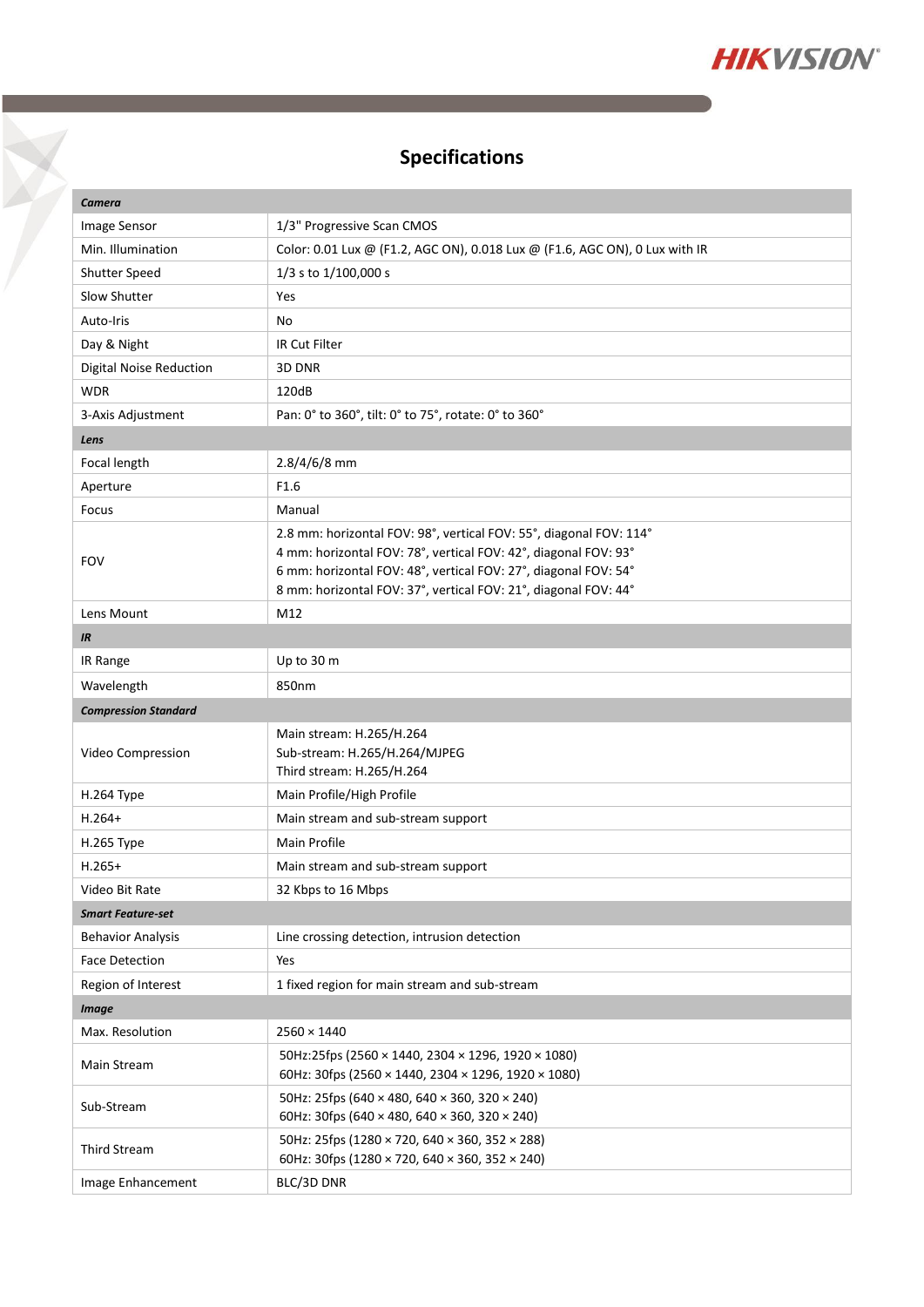

| <b>Image Setting</b>             | Rotate mode, saturation, brightness, contrast, sharpness adjustable by client software or web<br>browser                             |
|----------------------------------|--------------------------------------------------------------------------------------------------------------------------------------|
| <b>Target Cropping</b>           | No                                                                                                                                   |
| Day/Night Switch                 | Auto/Schedule                                                                                                                        |
| <b>Network</b>                   |                                                                                                                                      |
| Network Storage                  | Support Micro SD/SDHC/SDXC card (128G), local storage and NAS (NFS, SMB/CIFS), ANR                                                   |
| Alarm Trigger                    | Motion detection, video tampering, network disconnected, IP address conflict, illegal login, HDD<br>full, HDD error                  |
| Protocols                        | TCP/IP, ICMP, HTTP, HTTPS, FTP, DHCP, DNS, DDNS, RTP, RTSP, RTCP, PPPoE, NTP, UPnP™, SMTP,<br>SNMP, IGMP, 802.1X, QoS, IPv6, Bonjour |
| <b>General Function</b>          | One-key reset, anti-flicker, three streams, heartbeat, mirror, password protection, privacy mask,<br>watermark, IP address filter    |
| <b>Firmware Version</b>          | V5.5.2                                                                                                                               |
| API                              | ONVIF (PROFILE S, PROFILE G), ISAPI                                                                                                  |
| Simultaneous Live View           | Up to 6 channels                                                                                                                     |
| User/Host                        | Up to 32 users<br>3 levels: Administrator, Operator and User                                                                         |
| Client                           | iVMS-4200, Hik-Connect, iVMS-5200                                                                                                    |
| Web Browser                      | IE8+, Chrome 31.0-44, Firefox 30.0-51, Safari 8.0+                                                                                   |
| <b>Interface</b>                 |                                                                                                                                      |
| <b>Communication Interface</b>   | 1 RJ45 10M/100M self-adaptive Ethernet port                                                                                          |
| On-board storage                 | Built-in Micro SD/SDHC/SDXC slot, up to 128 GB                                                                                       |
| <b>SVC</b>                       | H.264 and H.265 encoding                                                                                                             |
| <b>Reset Button</b>              | Yes                                                                                                                                  |
| <b>General</b>                   |                                                                                                                                      |
| <b>Operating Conditions</b>      | -30 °C to +60 °C (-22 °F to +140 °F), Humidity 95% or less (non-condensing)                                                          |
| Power Supply                     | 12 VDC $\pm$ 25%, $\Phi$ 5.5 mm coaxial power plug<br>PoE (802.3af, class 3)                                                         |
| Power Consumption and<br>Current | 12 VDC, 0.5A, max. 6W<br>PoE (802.3af, 37V to 57V), 0.2A to 0.1A, max. 7.5W                                                          |
| <b>Protection Level</b>          | IP <sub>67</sub><br>TVS 2000V Lightning Protection, Surge Protection and Voltage Transient Protection                                |
| Material                         | Metal                                                                                                                                |
| <b>Dimensions</b>                | Camera: Φ 127.3 × 95.9 mm (Φ 5.0" × 3.8")<br>Package: 150 × 150 × 141 mm (5.9" × 5.9" × 5.6")                                        |
| Weight                           | Camera: Approx. 610 g (1.3 lb.)<br>With Package: Approx. 880 g (1.9 lb.)                                                             |

## **Available Model:**

X

DS-2CD2343G0-I (2.8/4/6/8 mm)